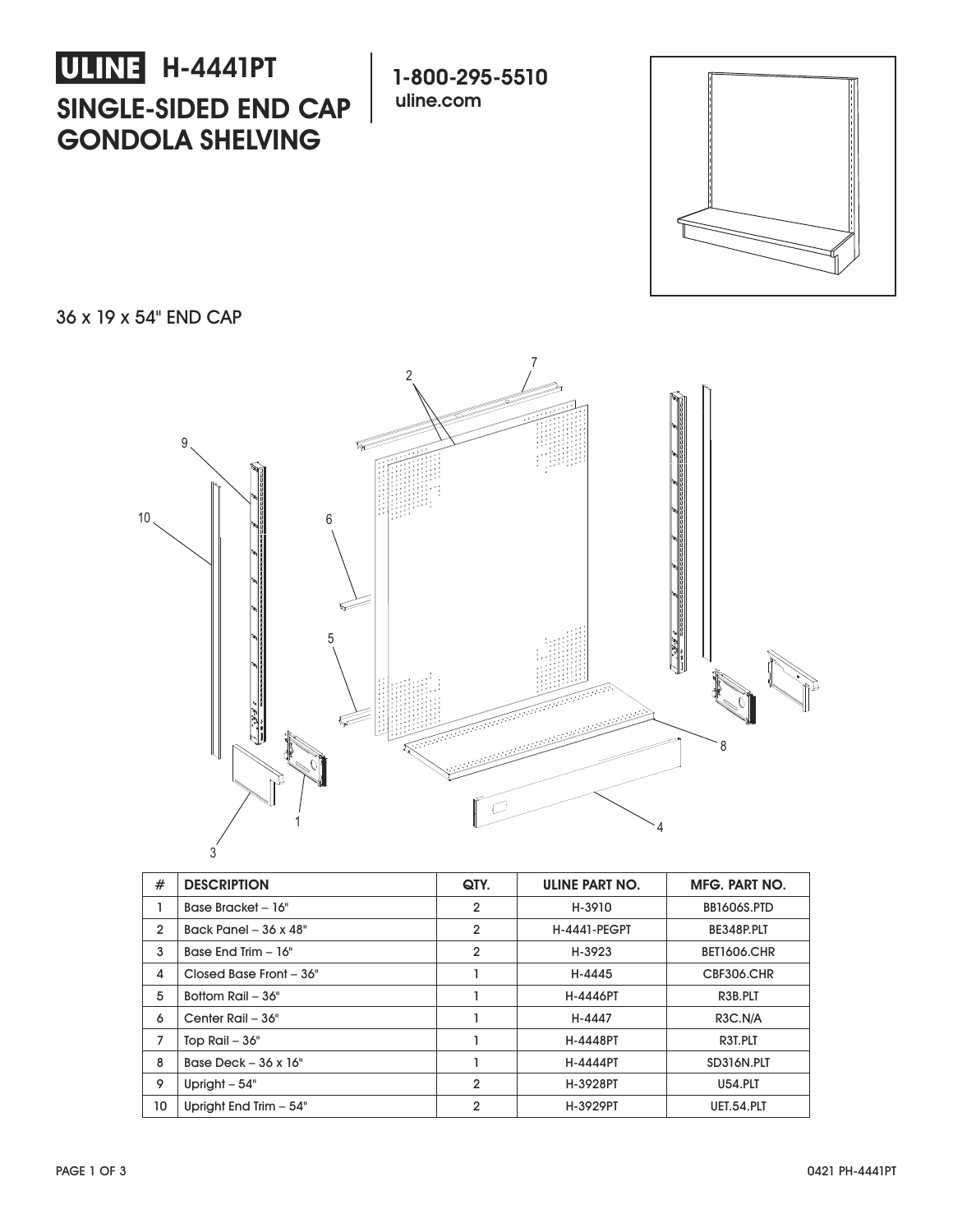

CABECERO DE 91.4 cm x 48.2 cm x 1.4 m (36 x 19 x 54")



| #  | <b>DESCRIPCIÓN</b>                                    | CANT.          | <b>NO. DE PARTE DE ULINE</b> | <b>NO. DE PARTE DEL FABRICANTE</b> |
|----|-------------------------------------------------------|----------------|------------------------------|------------------------------------|
|    | Soporte de la Base - 40 cm (16")                      | $\overline{2}$ | H-3910                       | <b>BB1606S.PTD</b>                 |
| 2  | Panel Posterior – 91.5 x 122 cm (36 x 48")            | $\overline{2}$ | <b>H-4441-PEGPT</b>          | BE348P.PLT                         |
| 3  | Tapa Lateral de Base - 40 cm (16")                    | $\overline{2}$ | H-3923                       | <b>BET1606.CHR</b>                 |
| 4  | Base Frontal Cerrada - 91.5 cm (36")                  |                | H-4445                       | <b>CBF306.CHR</b>                  |
| 5  | Riel Inferior $-91.5$ cm (36")                        |                | H-4446PT                     | R3B.PLT                            |
| 6  | Riel Central $-91.5$ cm (36")                         |                | H-4447                       | R3C.N/A                            |
|    | Riel Superior $-91.5$ cm $(36")$                      |                | H-4448PT                     | R3T.PLT                            |
| 8  | Entrepaño de Base – 91.5 x 40 cm $(36 \times 16^{n})$ |                | H-4444PT                     | SD316N.PLT                         |
| 9  | Poste $-137$ cm $(54")$                               | $\mathbf{2}$   | H-3928PT                     | <b>U54.PLT</b>                     |
| 10 | Tapa para Poste - 137 cm (54")                        | $\overline{2}$ | H-3929PT                     | <b>UET.54.PLT</b>                  |